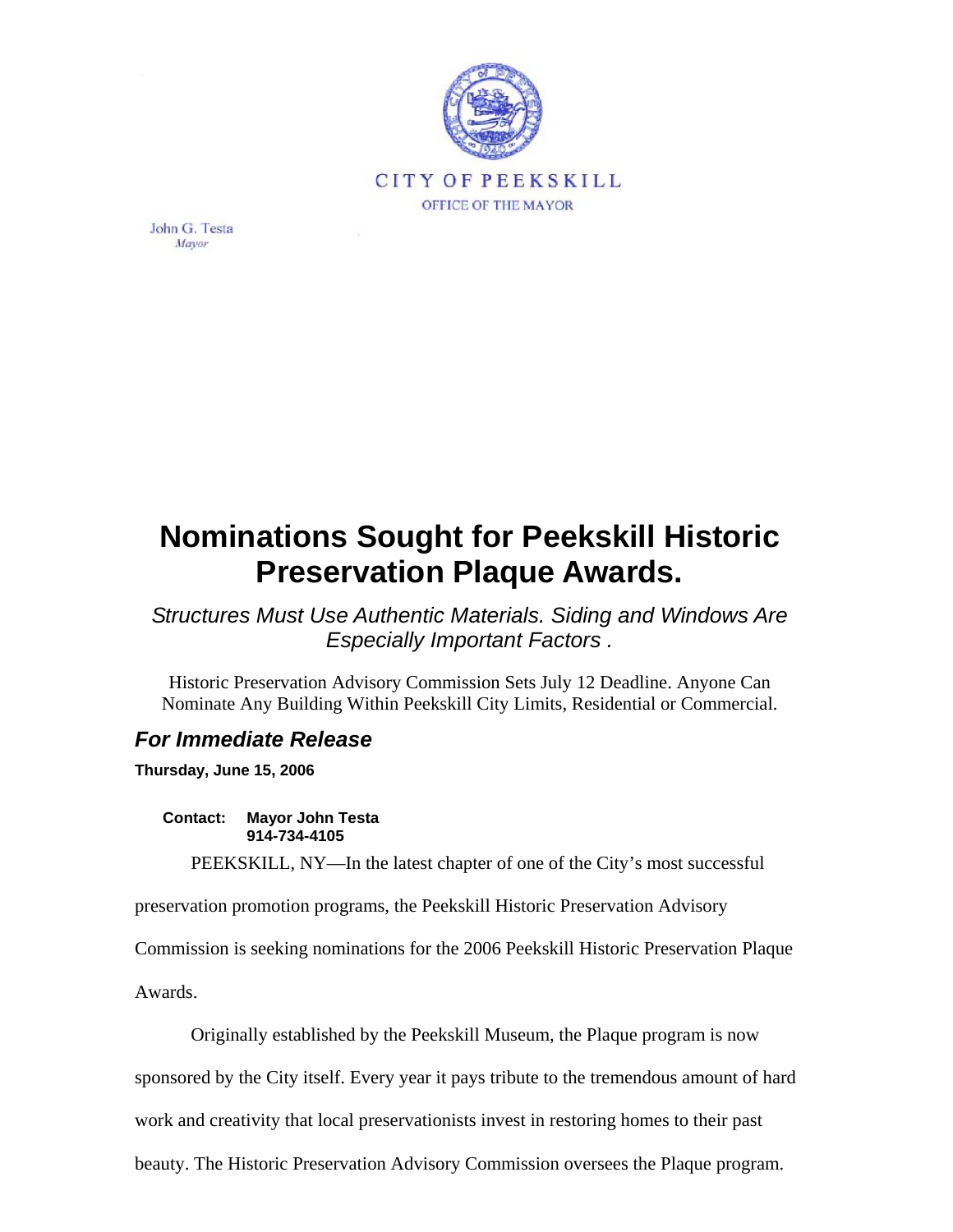"Peekskill has one of the region's largest and most dense stock of historic homes. While other cities may boast occasional older homes, we have entire streets and neighborhoods where whole streets are lined with historic buildings," says Mayor John Testa. "The Historic Preservation Plaque program is a wonderful and very effective way of paying tribute to the marvelous work that is being done by citizens and businesses alike to preserve our architectural heritage," he says.

Although anyone can nominate a building for an Award, but both the criteria for winning and the judging itself are strictly defined. A panel of independent architectural experts, all with a knowledge of Peekskill, selects the winners. About three dozen buildings are usually nominated. Of these, about half a dozen actually receive plaques. Plaques are highly desired, and the judging is very competitive. Buildings are sometimes nominated and re-nominated year after year.

Nominations can be sent to the Peekskill Historic Preservation Advisory Commission C/O Peekskill City Hall, 840 Main Street, Peekskill, NY, 10566, or by calling 914-737-8776. The deadline for submission is July 12. Any nomination should include the complete address of the house being nominated, contact information for the person doing the nominations, the reasons the nominator thinks the building qualifies for an award, and photographs if possible.

Buildings must meet a strict set of criteria to be considered for an award:

1) The structure must be within the city limits of Peekskill, NY. Any type of building can qualify; residential, commercial, houses of worship, etc.

2) The structure must have been built or erected prior to 1940.

3) The structure must have been visibly restored or renovated in a historically appropriate manner. *Architectural distinction in and of itself does not enable a building to qualify.* This Award is for restoration and preservation, not for architectural or historical interest alone.